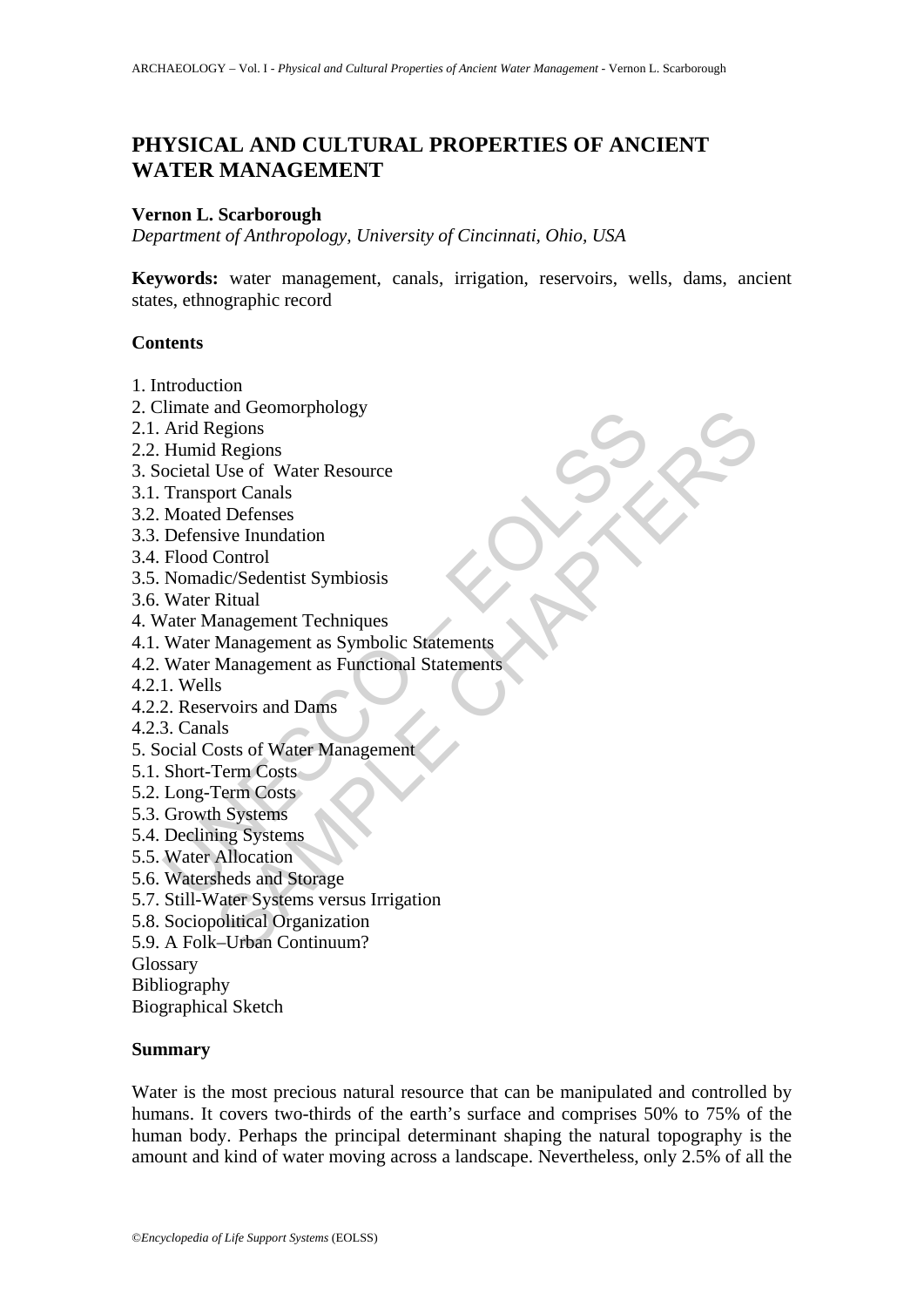easingly becoming severely stressed. For example, the recent<br>ream margins of the ancient Euphrates—within the same fertiest<br>experiments in canalization were identified—may strengt<br>kish economy. A downstream water deficit i y becoming severely stressed. For example, the recent damming of nargins of the ancient Euphrates—within the same fertile crescent as paralization were identified—may strengthen an expansion compay. A downstream water defi earth's water is freshwater and accessible to terrestrial life. For humanity, water access and use is like food, sex, and shelter, a basic need and one always satisfied within culturally proscribed rules and regulations. The elucidation of the origins and maintenance activities associated with the development of complex water systems provides a window into how humans engage fundamental aspects of their economy, political organization, and power relationships. Why is an anthropological approach to water and its use important? It is a timely and pressing concern, one requiring crosscultural examination as well as chronological depth to understand fully our mistakes and our successes in attempting to manipulate water. It immediately affects everyone, every day. The built environment—that is, the way humans significantly change their landscape—is frequently a direct consequence of water management practices, and the built environs in which we live are always connected fundamentally to water availability. As a contemporary concern, both natural and artificial water resources are increasingly becoming severely stressed. For example, the recent damming of the upstream margins of the ancient Euphrates—within the same fertile crescent as the earliest experiments in canalization were identified—may strengthen an expanding Turkish economy. A downstream water deficit into Syria and Iraq, however, will surely inflame hostility in a region already ravaged by conflict. Oil will not be the only liquid resource that triggers global crises from within a Middle Eastern theater. As early as the second millennium B.C.E., one of history's first treaties was recorded between the citystates of Umma and Lagash and was composed in part to settle water claims along the same Euphrates drainage. A deeply enduring set of factors affect water allocation and use through time and space, factors that warrant revisiting. Because water is essential, controllable, and responsible for shaping much of the natural and built landscape, a complex set of interrelationships between people and their chosen environment evolves. If we can understand better the economic and political variables influencing the earliest and least complex civilizations, we are then in position to more clearly assess the causal stimuli affecting aspects of social change today.

#### **1. Introduction**

Water management is the interruption and redirection of the natural movement or collection of water by society. With or without living consultants or extant texts, dams, reservoirs, canals, and wells reveal alterations to a landscape that permit an evaluation of a group's land-use practices. The scale and complexity of these features provide archaeologists, ethnographers, and geographers with a powerful database for examining economic behavior.

For organic matter, the presence of water is life itself. Humans require a minimum of two to three liters of water a day in a settled environment under normal living conditions. Clearly, this amount can vary with levels of work activity, physical differences in body type, and environmental conditions. In the dry sands of the Negev Desert, home of some of the earliest successful adaptations to severe aridity by the settled Nabataeans, present-day nomadic families (six individuals, two camels, one donkey, two dogs, and ten sheep) survive on 18 cubic meters of water a year. This can be juxtaposed with the excessive consumption habits of the average U.S. citizen, who uses more than 225 liters (0.225 cubic meters) of water daily.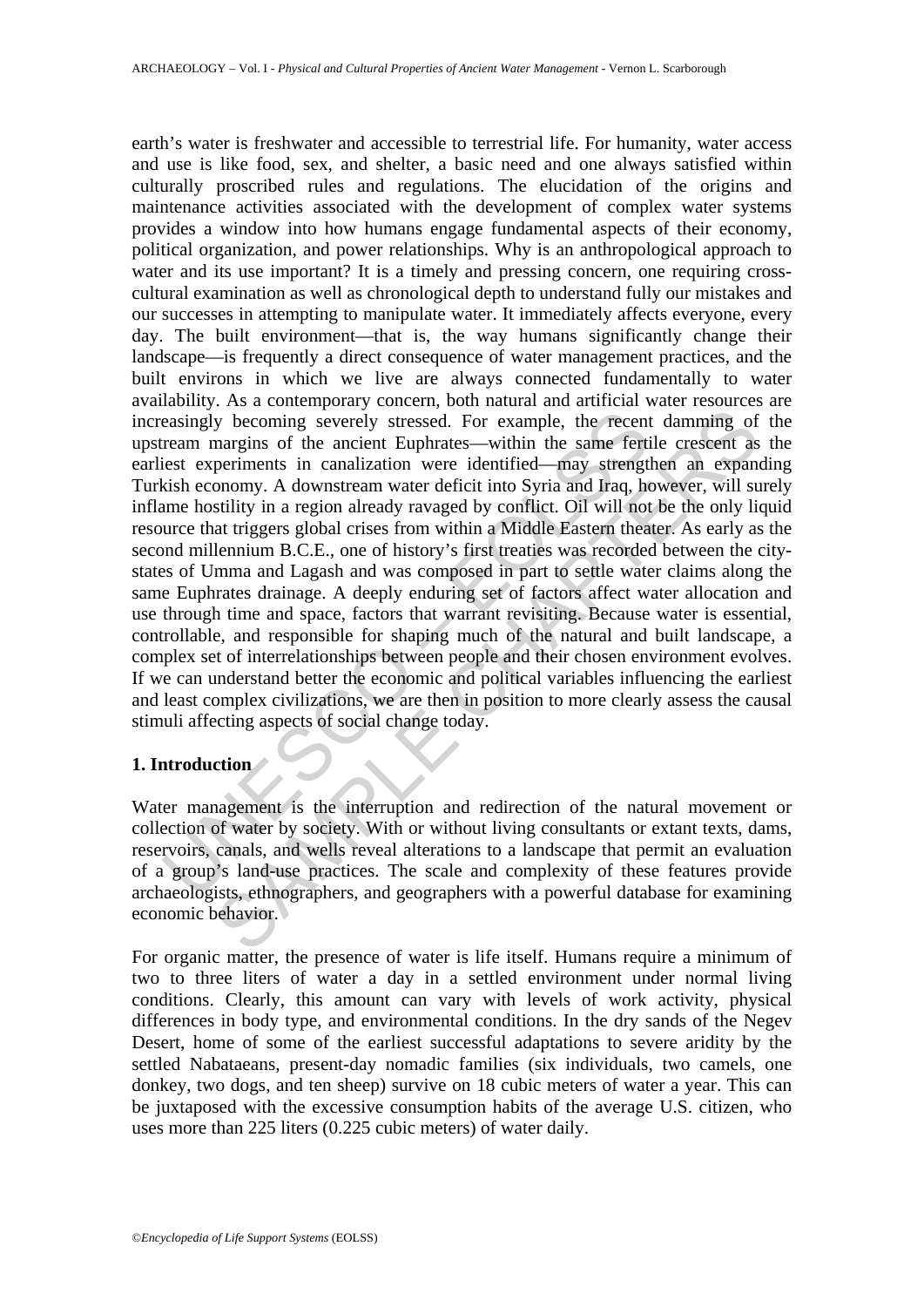Although water has several unusual properties, two of them are particularly important for any discussion of settled community life. Fluidity is that condition of a liquid that permits ease of transport. Water does not usually require beasts of burden or wheeled vehicles for its immediate relocation, and thus its cost to the consumer is intrinsically low. Gravity flow is the characteristic of a fluid to move from higher to lower elevations via a path of least resistance. This is the cardinal principle in the manipulation of water within a canal scheme, but the primary obstacle to water control in rugged areas.

The properties of fluidity and gravity flow are responsible for two additional conditions imposed by human managers. The first involves the many mechanical problems associated with lifting water vertically. Its bulk and unwieldy dimensions require sealed containers for this movement. A second condition imposed by fluidity and gravity flow is the ability to divert or abruptly cut the supply of water to a consumer. Diversion dams and conventional reservoirs with sluice gates permit individuals or a small group of users to treat water as a commodity. Water is frequently a single-source medium, and the initial investment in controlling water, particularly apparent in irrigation schemes, is to localize points of distribution through sluice gates and related features.

# **2. Climate and Geomorphology**

conventional reservoirs with sluice gates permit individuals or<br>s to treat water as a commodity. Water is frequently a single-sc<br>initial investment in controlling water, particularly apparent in irr<br>coalize points of distr infinional reservoirs with sluice gates permit individuals or a small grout<br>at water as a commodity. Water is frequently a single-source medium,<br>nvestment in controlling water, particularly apparent in irrigation scheme<br>po Water use is partially conditioned by the natural environment. Although most environments can be transformed into agricultural settings, given significant technological and labor investments associated with water manipulation, regional differences in climate and geomorphology dictate the amount of work necessary. Tolerable climatic conditions for agriculture are based on precipitation rates and temperature (i.e. evaporation and transpiration rates). By scheduling around seasonal fluctuations in these variables, water can be manipulated to an agricultural end within an otherwise inhospitable natural setting. Geomorphology is more difficult to modify and represents the principal obstacle to water control in a climatically acceptable environment. The primary geomorphological variables conditioning water management are topography and soil permeability (the latter measured by rates of seepage).

## **2.1. Arid Regions**

In the New World, the most celebrated early centers of complicated, region-wide water management appeared in coastal Peru (and later in highland Peru, Ecuador, and northern Bolivia), highland Mexico, and the U.S. southwest. In the first two areas, the topography is precipitous and associated with relatively small, less consequential natural drainages, especially when compared with Old World civilizations. In Peru and to a degree in highland Mexico, water management systems utilized the topography as an advantage in tapping rapidly moving water over steep gradients. Terraces, dams, aqueducts, and canal networks took on a valley-limited drainage focus knit together by empires.

The seats of primary state development in the Old World were Egypt, Iraq, southern Pakistan and western India, and west central China. In each instance, a major river meandered through these arid territories. Although sometimes associated with unanticipated flood levels, these rivers represent not only permanent sources of water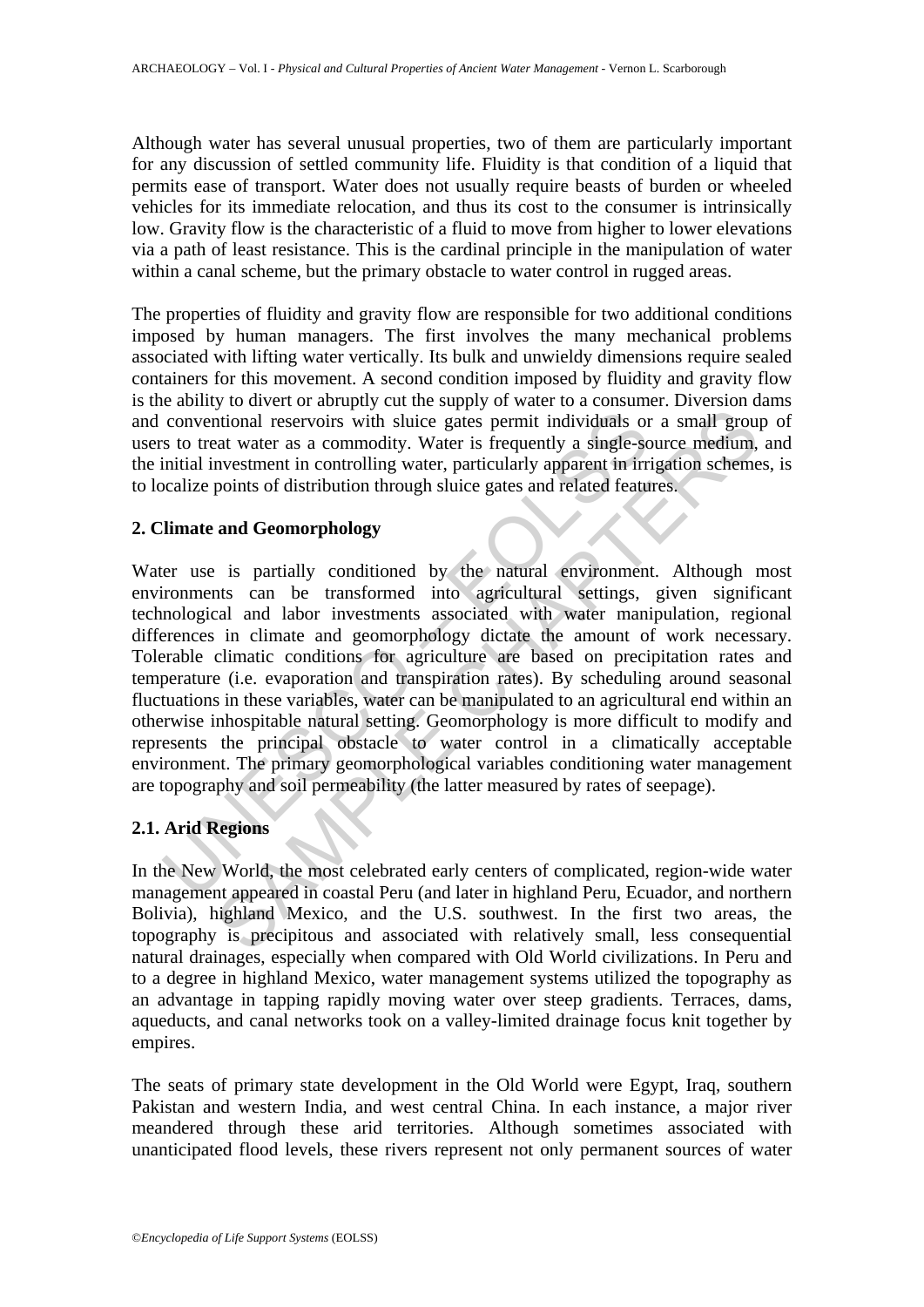but also abundant stores. The topographic relief associated with them in proximity to the early state is gentle, particularly when compared with New World examples. This condition allowed extensive canalization in most cases, restricted only by the breadth of the floodplains defining these old, slow moving drainages. Although elaborate diversion dams were clearly perfected, conventional dams with reservoirs or sophisticated terracing systems (characteristic of the Peruvians) were little deployed (Tigris– Euphrates notwithstanding; **see** *Section 4.2.3 Canals***)**. Civilization was in part defined by the course of these great rivers.

# **2.2. Humid Regions**

Maya pioneered intensive swamp agriculture as well as terrayed dams for the deliberate entrapment of water within natural<br>mitted the drainage of excess water during the wet season<br>ribution during the dry. Other secondary s pioneered intensive swamp agriculture as well as terrace systems. We<br>ms for the deliberate entrapment of water within naturally low-lying a<br>the drainage of excess water during the wet season and its judic<br>n during the dry. The Maya lowlands is the principal humid region in the New World where complex water systems evolved. In a zone of limited relief and abundant though seasonal rainfall, the Maya pioneered intensive swamp agriculture as well as terrace systems. Welldesigned dams for the deliberate entrapment of water within naturally low-lying areas permitted the drainage of excess water during the wet season and its judicious distribution during the dry. Other secondary societies adopting potentially similar techniques may have been the Woodland and Mississippian chiefdoms of the southeastern United States as well as the groups associated with the intermediate area of northern South America. These latter societies took advantage of major riverine settings, generally unlike the Maya.

In the Old World, early tropical intensive water systems are poorly reported from Sub-Saharan Africa, though West Africa may be expected to yield some evidence of intensive water manipulation as a later state development locus. The best evidence comes from Southeast Asia, principally from Sri Lanka, Cambodia, and Java. Here, rainfall rates are comparable with those recorded in the Maya lowlands with similar topographic aspects. None of these principal early state centers commanded a major riverine arterial except for perhaps those of Cambodia.

# **3.Societal Use of Water Resources**

In addition to the social and technological water management adaptations made for the immediate production and consumption of food within complex society, other kinds of activities and facilities were promoted through the availability of water. Most of the material remains identifying nonagricultural water features are not clearly divisible from those put to agricultural ends or separable from the mundane access to potable water sources. Frequently, water management systems functioned to accommodate many societal uses.

## **3.1. Transport Canals**

Water is used by complex societies in several obvious ways as well as a few less apparent ones. It has served as a medium of communication and transportation beginning with the first maritime voyage, probably with the colonization of Australia some 40 000 years ago. Riverine navigation is clearly as ancient. Maritime exchange over extensive reaches is chronicled between Harappan cities along the Indus and Persian Gulf states of Sumeria as early as the third millennium B.C.E. Massive amounts of tribute as well as locally marketed goods were transported to the Aztec island capital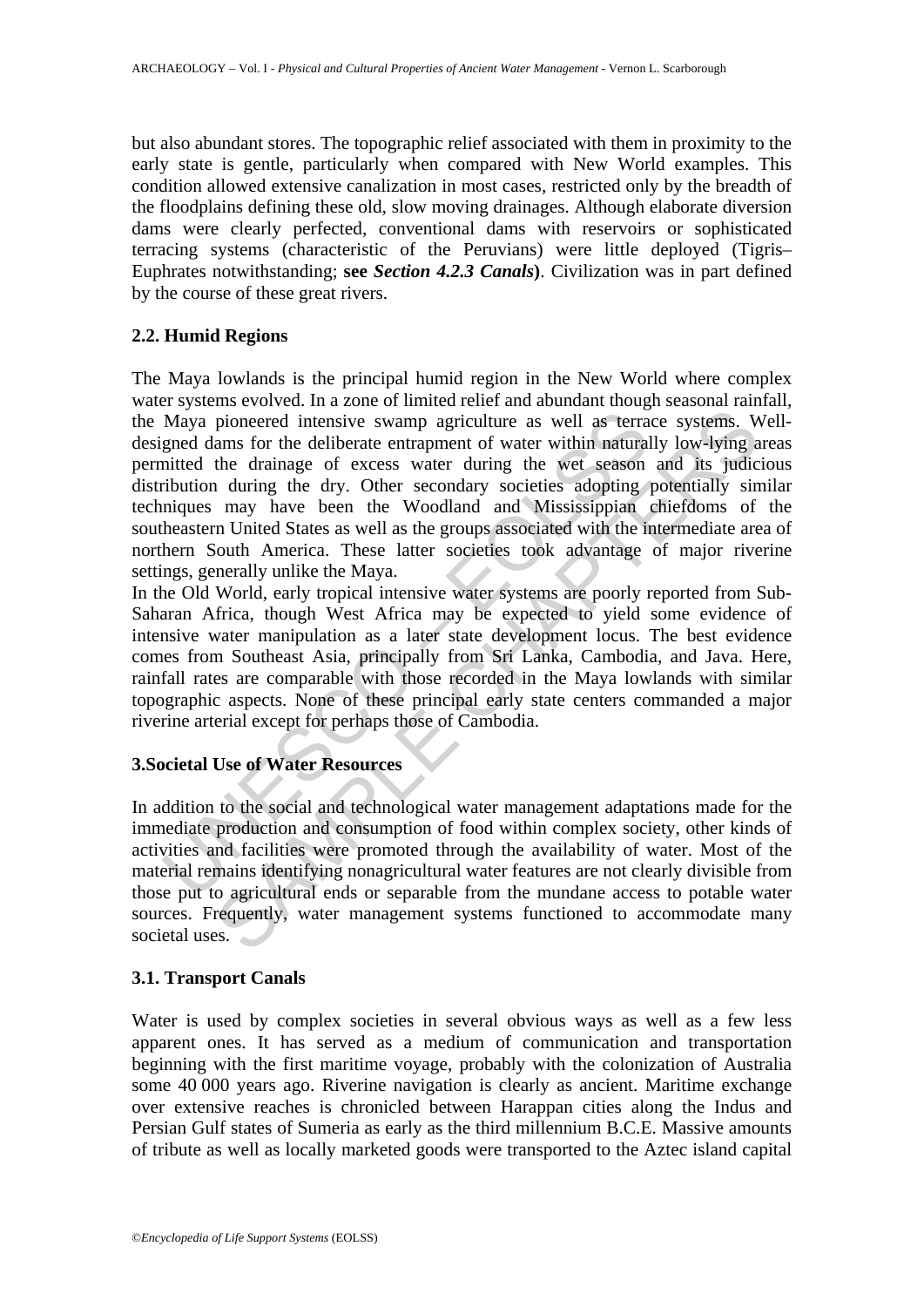of Tenochtitlan within the lake region of the Basin of Mexico. Transportation canals have a celebrated and seemingly early establishment in Italy (Venice) and Flanders (Bruges) by the 1300s. However, the earliest recorded transport canal, constructed by 130 B.C.E. and terminating in the Han capital region of west central China, was approximately 124 km long and designed to facilitate grain shipments—although irrigation was practiced along its length. Clearly, the role of navigation among early states cannot be minimized.

## **3.2. Moated Defenses**

ining its perimeter. The technique also has deep roots further ining its perimeter. The technique also has deep roots further detectival and the Mogul landscape of western India are<br>enth century C.E. and moats are clearly its perimeter. The technique also has deep roots further to the F<br>rexamples dot the Mogul landscape of western India and Pakistan by<br>century C.E. and moas are clearly identified by the eighth up to the two<br>tt the Angkor Co To protect and defend ancient states, water was skillfully manipulated. A moat surrounding a redoubt is perhaps best characterized by the medieval castles of western Europe, but a clay model of the city of Nippur dating to 1800 B.C.E. has a moat outlining its perimeter. The technique also has deep roots further to the East. Spectacular examples dot the Mogul landscape of western India and Pakistan by the thirteenth century C.E. and moats are clearly identified by the eighth up to the twelfth centuries at the Angkor Complex of Cambodia. Perhaps the earliest evidence for a moated community in Southeast Asia comes from the third century B.C.E. site of Co Loa, 15 km northwest of Ha Noi, Vietnam, on the floodplain of the Red River. However, moated towns may have been quite widespread by this time throughout portions of Thailand and Cambodia, though dating concerns linger.

Independent of the Old World, the Maya constructed ditch and rampart systems by the second century C.E. At Becan, Campeche, Mexico, for example, the ditch circumscribing the town apparently did not hold water, in spite of an aguada, or pond, immediately above the feature. It should also be noted that the Aztec island capital of Tenochtitlan positioned within greater Lake Texcoco provided that city with a clear defensive advantage, though the site's geographical location was not initially selected for this advantage.

## **3.3. Defensive Inundation**

Sometimes irrigation systems were deployed as natural deterrents to outside aggression. In the Maghrib, an African lord/chief had the system of diversion weirs—designed to spread water—shut off along a cultivated wadi system to direct floodwaters into a Roman (Byzantine) encampment. Canal systems in medieval Valencia, Spain, were deliberately flooded to severely disrupt invading armies. The Maya of Acalan conducted a similar strategy when the Spanish attempted to subjugate the dispersed populations of the southern Maya lowlands. Although irrigation systems are shown below to stimulate their own sources of unrest, they can provide a means of area-wide protection against outsiders.

# **3.4. Flood Control**

Water is also managed by complex communities for drainage or flood control, but even nomadic or pastoral groups will flood-irrigate wild grasses for edible tubers or inundate meadow pasturage for fodder. Some argue that all water manipulations represent levels of drainage control, even where water is scarce. In the present context, however, drainage control refers to the storage or diversion of damaging excess water. Flooding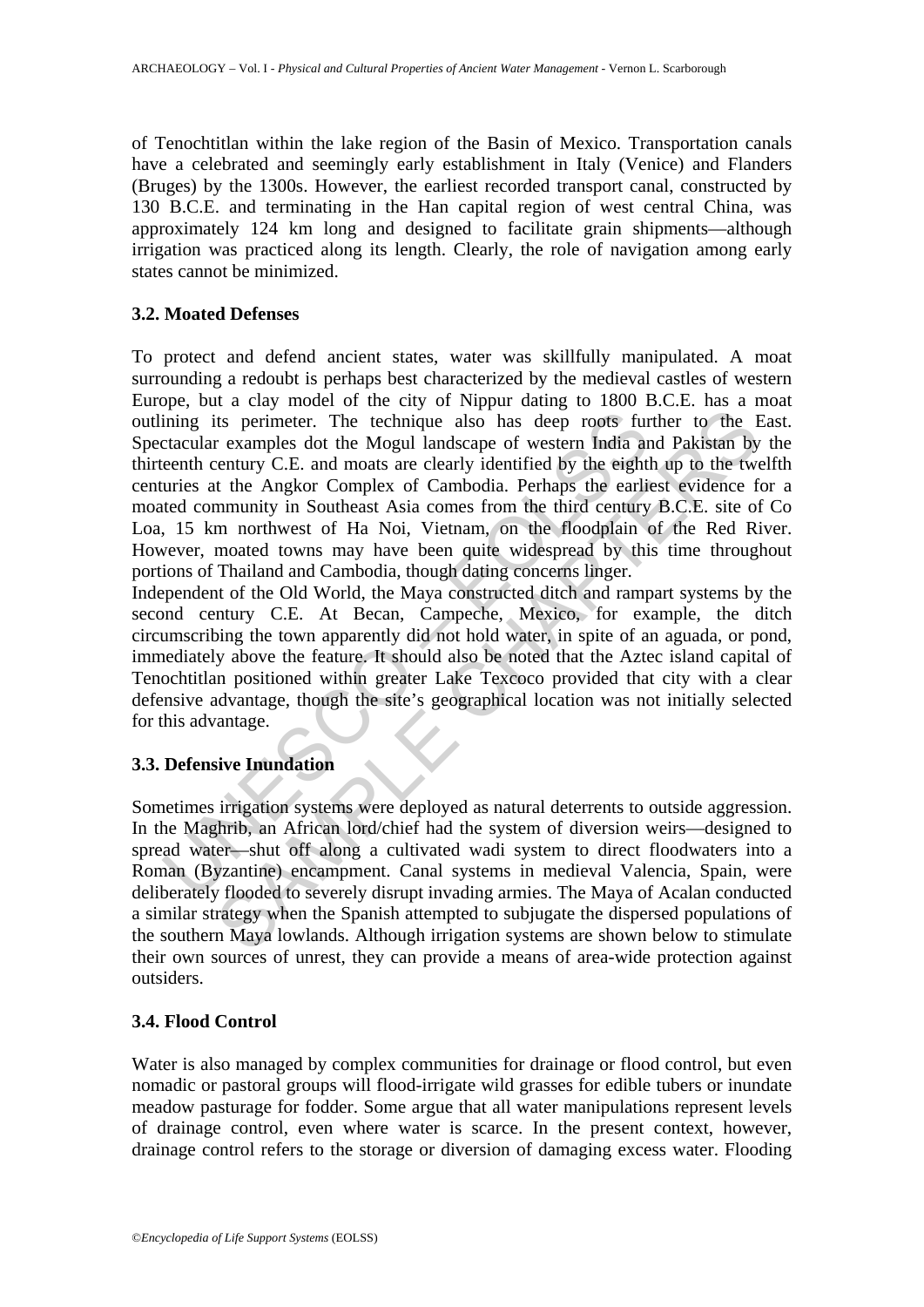excesses may have been the major stimuli for the hydraulic state in China as well as other Old World civilizations occupying the great seasonally inundated rivers of the world. Rice cultivation, especially, is ideally suited to the diversion and management of excess waters where labor is also abundant.

The oldest recorded artificial ditch comes from the Kuk swamp of Highland New Guinea dating to 7000 B.C.E. It consists of a single human-made feature with associated basins, pits and stake hole depressions and complements the origins of agriculture in this portion of the world. The earliest evidence for drainage channels in China is documented from Anyang, dating to 1100 B.C.E., these ditches being unrelated to agricultural pursuits. In the agora of Morgantina, Sicily, the fifth-century B.C.E. Greek occupation established the oldest known covered-drainage system in the West, though earlier conveyance systems are well reported. Storm waters flushed out latrines and sewers, carrying the effluent to irrigated fields, especially tree crops.

In the New World, a possible drainage canal issues from a dam and debouches into a floodplain field of a few hectares at the Olmec site of Teopantecuanitlan (1200 B.C.E.), Guererro, Mexico. Also, drainage canals date as early as 850 B.C.E. at the type site of Chavin de Huantar in Peru.

## **3.5. Nomadic/Sedentist Symbiosis**

ers, carrying the effluent to irrigated fields, especially tree erops.<br>
he New World, a possible drainage canal issues from a dam and<br>
dplain field of a few hectares at the Olmec site of Teopantecuanin<br>
of particular and A Trying the effluent to irrigated fields, especially tree erops.<br>
Y World, a possible drainage canal issues from a dam and debouches in<br>
field of a few hectares at the Olmec site of Teopantecuanitlan (1200 B.C<br>
Mexico. Also The interface water has provided between sedentary villagers and pastoralists warrants greater attention from a non-agricultural perspective. Although these two mobilityopposed adaptations maintain high levels of tension during interaction, their symbiosis has allowed the survival of both organizational systems in many parts of the world. Meat, milk, and wool or hide have been exchanged for domesticated plant resources and town-crafted trade goods for centuries. The neutral ground associated with a permanent water source, as a well or reservoir, within an otherwise arid environment may represent the staging arena for such events. At Jericho, during the Pre-Pottery Neolithic (8000– 7200 B.C.E.), a sizable spring was maintained outside the main wall and tower enclosing the town. Although it was within the architectural capabilities of the townspeople to include a portion of the spring behind the wall and thus secure a major source of potable water otherwise unavailable during siege, this was not done. However, such a design may have promoted pastoral exchange at a neutral location away from the threatening enclosure of the town proper, but near enough to ease the fears of a vulnerable urbanite.

## **3.6. Water Ritual**

The role of water in ritual context occupies a place in all societies. Religious appeals to supernatural forces for adequate quantities of water escalate during periods of extended drought. In drought-stricken Medieval Valencia not only did the incidence of interpolity warfare increase but also Catholism received renewed interest. Water is also frequently used as an unction in symbolic healing rites ("holy water") or as a libationary offering to various deities. Its cleansing properties permit its use as a symbolic medium for bathing the soul. The argument for the ritual appropriation of mundane and everyday activities associated with water's use by a controlling elite is articulated with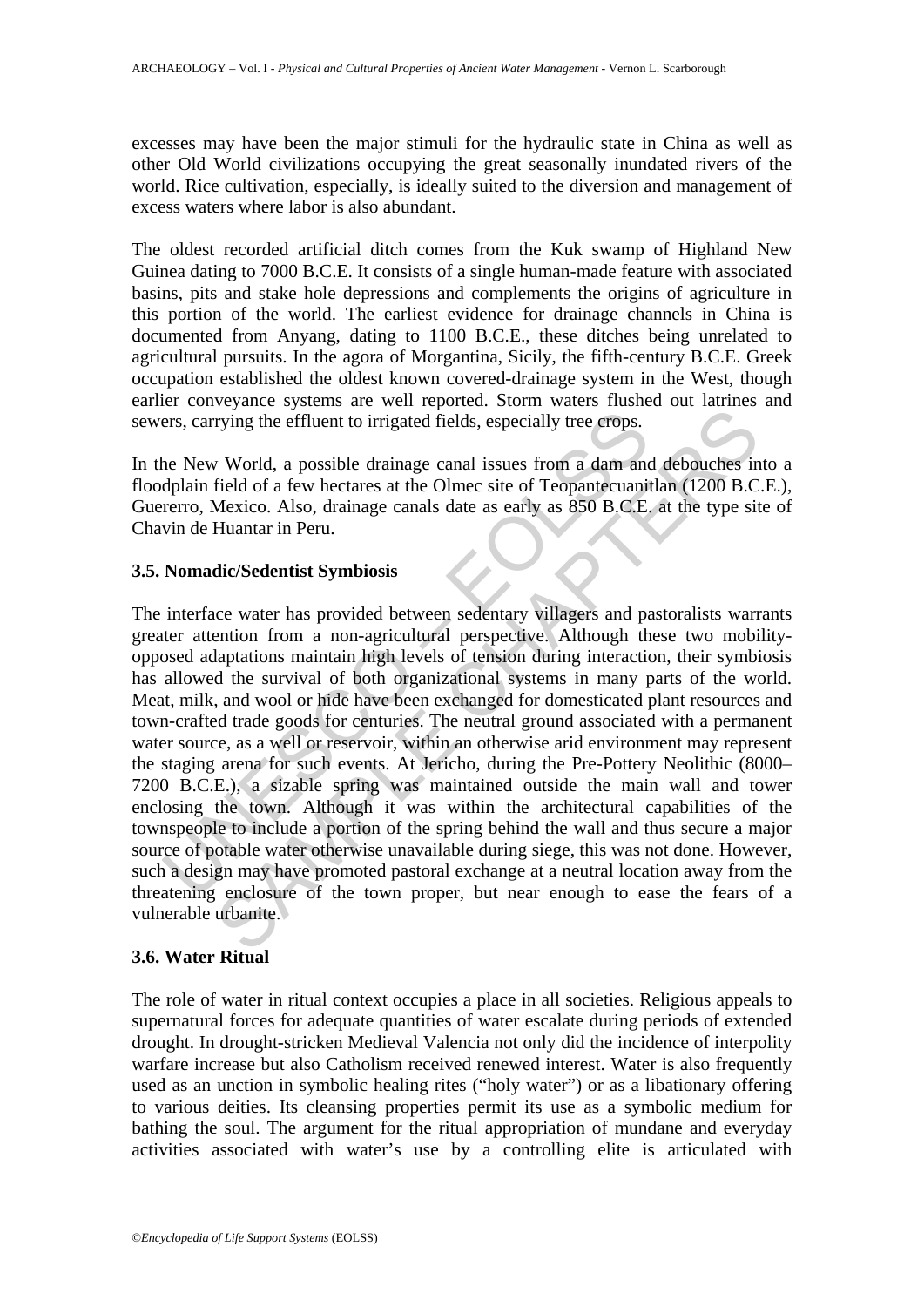ethnographic and ethnohistoric examples from Bali, highland Chiapas, Mexico, and Madagascar.

#### **4. Water Management Techniques**

Water systems operate at several levels of social complexity. The physical systems that manage water are not only functional and immediately economic, they may also have symbolic implications for a society. Symbolic statements are both made and received by groups within a society with grand architectural investments sometimes manipulated by the political economy and its controlling elite. In many ways, symbolic statements reflect the regulatory principles organizing a society; aspects of societal organization that reveal elements of dominance and subordination.



# TO ACCESS ALL THE **31 PAGES** OF THIS CHAPTER, Visit: http://www.eolss.net/Eolss-sampleAllChapter.aspx

#### **Bibliography**

- - -

TO ACCESS ALL THE 31 PAGES OF THIS CHANNEL Visit: http://www.eolss.net/Eolss-sampleAllChapte<br>
Visit: http://www.eolss.net/Eolss-sampleAllChapte<br>
iography<br>
iography<br>
of D.P. (1993). Water Management in Ancient Greek Cities. CO ACCESS ALL THE 31 PAGES OF THIS CH[APTE](https://www.eolss.net/ebooklib/sc_cart.aspx?File=E6-21-02-06)R,<br>Visit:  $\frac{http://www.eolss.net/Eolss-sampleAllChapter aspx}{http://www.eolss.net/Eolss-sampleAllChapter aspx}$ <br>(1993). *Water Management in Ancient Greek Cities*. Oxford: Oxford University Press.<br>(alse the most comprehensive freatment of wat Crouch D.P. (1993). *Water Management in Ancient Greek Cities*. Oxford: Oxford University Press. [This volume provides the most comprehensive treatment of water management for an ancient state available, stressing its technical accomplishment. It draws on innumerable archaeological reports and focuses on Hellenistic achievements throughout the Mediterranean, though mainland Greece, not surprisingly, receives disproportionate attention. The book is organized around principal cities and their creatively designed water catchment and conveyance systems.]

Doolittle W.E. (1990). *Canal Irrigation in Prehistoric Mexico*. Austin: University of Texas Press. [Doolittle's strength is his focus: reviewing ancient canal irrigation systems within the present-day borders of Mexico. This well-organized book takes a "developmental" approach to the technology of canal construction and use. Descriptive case studies drawn from what is known of canal systems are compared and contrasted using similar definitional characteristics. The information presented is primarily taken from archaeological reports, though the book sometimes provides relevant historical sources.]

Downing T.E. and Gibson M., eds. (1974). *Irrigation's Impact on Society*. Anthropological Papers of the University of Arizona, No. 25. Tucson: University of Arizona Press. [Providing a worldwide sweep, most of the scholars in this case study collection argue that small-scale irrigation systems are responsible for immediate "human-land" relationships in many complex societies. The focus of anthropological analysis is on ecological relationships rather than political transformations, the latter a position of Karl Wittfogel's Oriental Despotism. The volume is partly a reaction to Wittfogel's overstated notions of "total power" (see below). Most of the contributions take a decidedly archaeological approach to their data sets.]

Glick T.F. (1970). *Irrigation and Society in Medieval Valencia*. Cambridge, Mass.: Harvard University Press. [Glick's history of medieval Valencia, Spain, is one of the best sources of "thick description" as well as synthesis examining a pre-industrial irrigation system. He defines several terms used by subsequent authors such as "irrigation community," the role of "consensual authority" within the community, and the significance of a Syrian model of water allocation as opposed to a Yemenite model.]

Lansing J.S. (1991). *Priests and Programmers: Technologies of Power in the Engineered Landscape of Bali*. Princeton: Princeton University Press. [Counter to both Geertz and Wittfogel, Lansing demonstrates